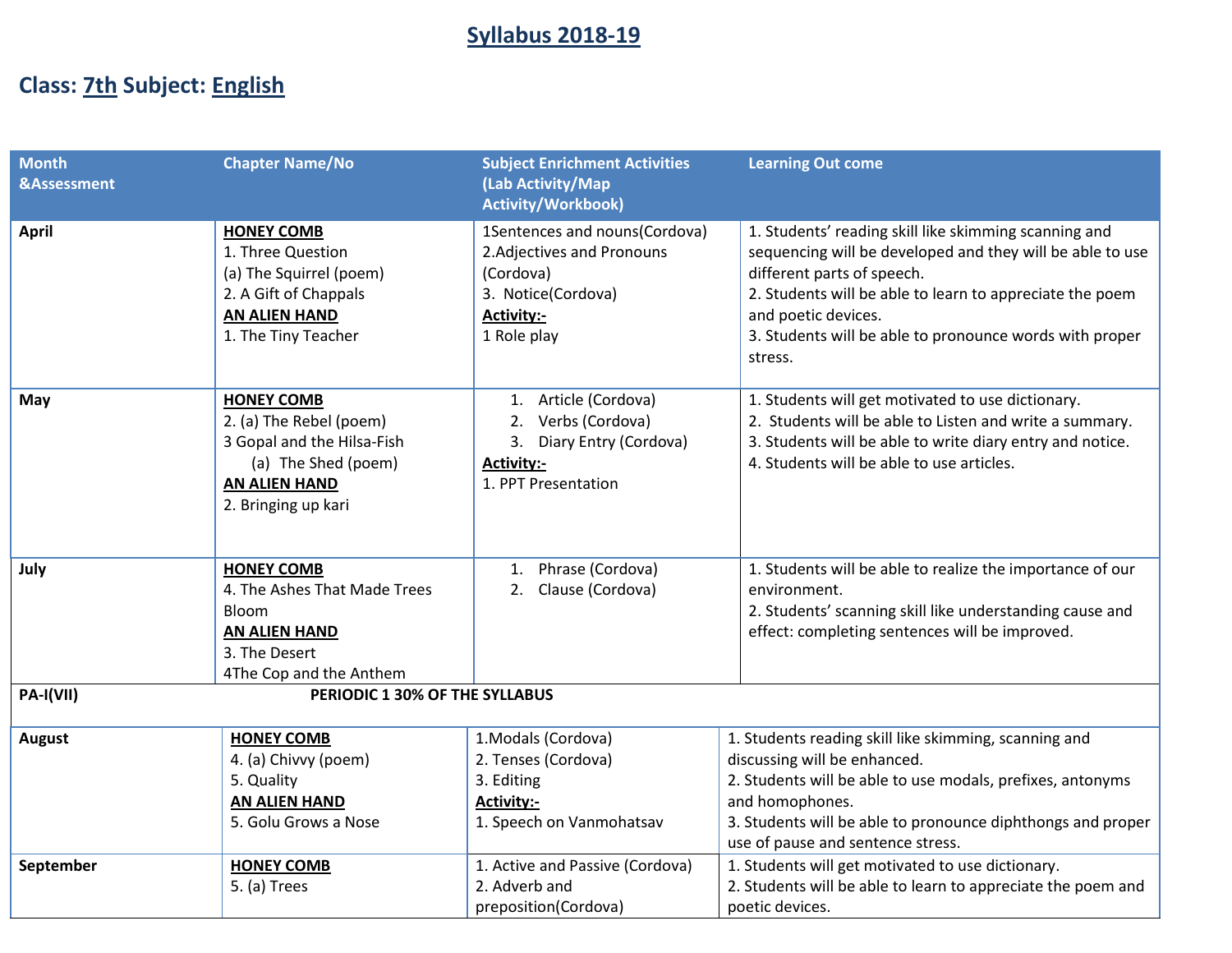**PA-2(VII)**

#### **20% Covered in pd2 + 30% of portion covered in pd1 = 50% Half Yearly**

| October           | <b>HONEY COMB</b>                       | 1. Conjunction (Cordova)          | 1. Students reading skill like skimming scanning and         |
|-------------------|-----------------------------------------|-----------------------------------|--------------------------------------------------------------|
| Periodic 3-30%    | 6. Expert Detectives                    | 2. Reported Speech (Cordova)      | sequencing skills will be developed.                         |
|                   | (a) Mystery of the Talking              | 3. Picture Composition            | 2. Students will be able to use conjunction and will be well |
|                   | Fan(Poem)                               | (Cordova)                         | versed with reported speech.                                 |
|                   | 7. The Invention of Vita-Wonk           | <b>Activity:-</b>                 | 3. Student will enhance their creative writing skills.       |
|                   | <b>AN ALIEN HAND</b>                    | 1 Group Discussion                |                                                              |
|                   | 6. I want something in a cage           | Revision of all topics in Cordova |                                                              |
| <b>November</b>   | <b>HONEY COMB</b>                       | 1.Jumbled sentences               | 1. Students will be able to develop their pronouncing skill  |
|                   | 7.(a) Dad and the Cat and the Tree      | 2. Editing                        | like intonation in yes/no question and intonation in why-    |
|                   | (poem)                                  | 3. Question tags (Cordova)        | questions.                                                   |
|                   | 8. Fire: Friend and Foe                 | 4. Story writing (Cordova)        | 2. Students will get motivated to use their imagination for  |
|                   | 8. (a) Meadow Surprises                 | <b>Activity:-</b>                 | story writing.                                               |
|                   | <b>AN ALIEN HAND</b>                    | 1. Role Play                      | 3. Students will be able to learn to appreciate the poem and |
|                   | 7. Chandni                              |                                   | poetic devices.                                              |
|                   |                                         |                                   |                                                              |
| <b>December</b>   | <b>HONEY COMB</b>                       | Diary Entry (Cordova)<br>1.       | 1. Students will be able to use idioms, compound words,      |
|                   | 9. A Bicycle in Good Repair             | Idioms (Cordova)<br>2.            | antonyms, synonyms and the words belonging to the same       |
|                   | (a)Garden Snake                         | Comprehension<br>3.               | semantic field.                                              |
|                   | <b>AN ALIEN HAND</b>                    | (Cordova)                         | 2. Students will be able to develop their pronouncing skill  |
|                   | 8. The Bear Story                       |                                   | like intonation in yes/no question and intonation in why-    |
|                   |                                         | Revision of all topics in Cordova | questions.                                                   |
| <b>PA-2 (VII)</b> | PERIODIC3 30% COVERED AFTER HALF YEARLY |                                   |                                                              |
|                   |                                         |                                   |                                                              |
| January           | <b>HONEY COMB</b>                       | 1.Essay writing (Cordova)         | 1. Students will get motivated to use dictionary for         |
|                   | 10. The Story of cricket                | 2. Editing                        | idioms and multiple meanings.                                |
|                   | <b>AN ALIEN HAND</b>                    | <b>Activity:-</b>                 | 2. Students will be able to use verbs and preposition        |
|                   | 9. A Tiger in the House                 | 1. Debate                         | accurately.                                                  |
|                   | 10. An Alien hand                       | Revision of all topics            | 3. Students will be able to express their point of view.     |
|                   |                                         |                                   |                                                              |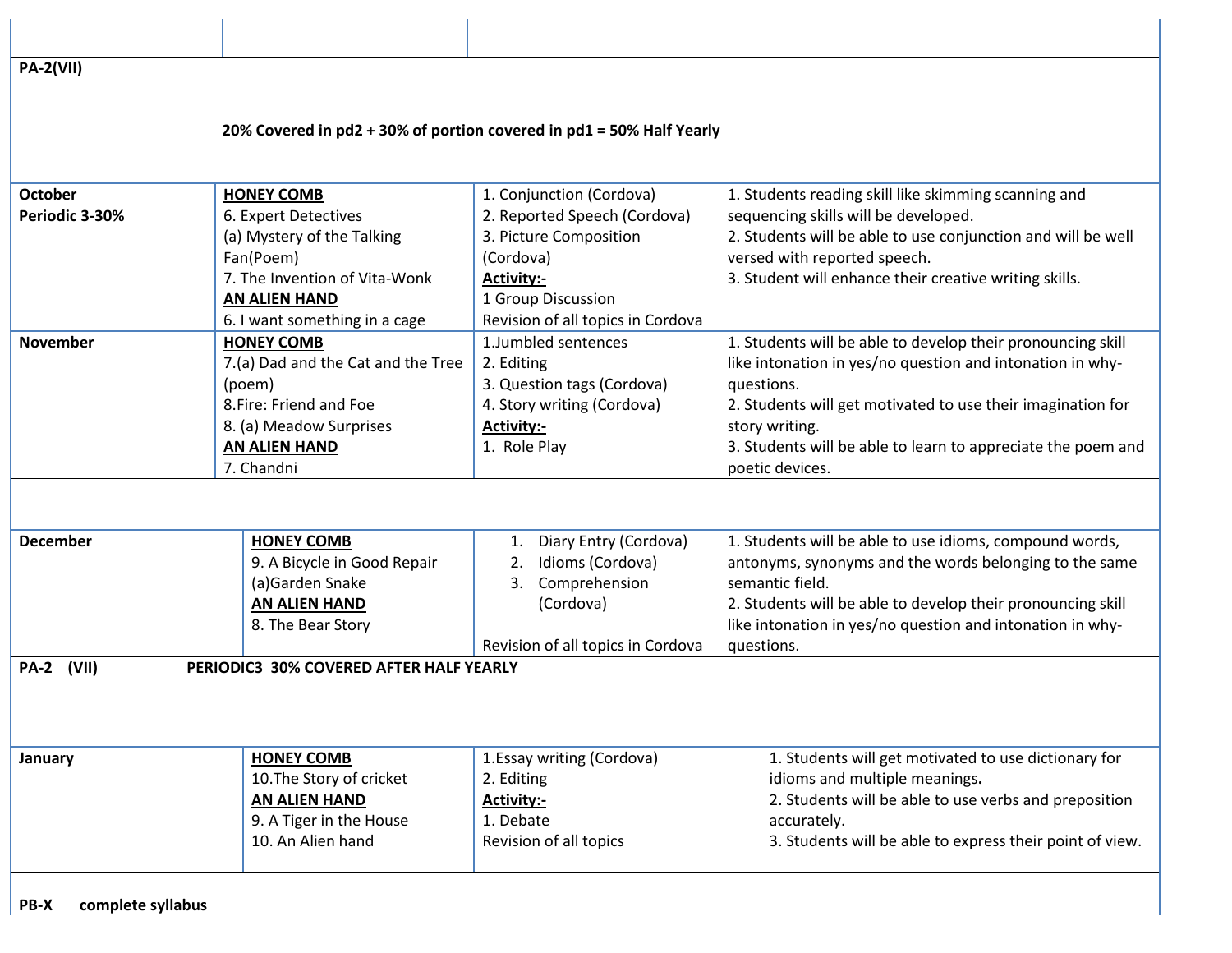| February                                                                   | Revision | Model Test Papers (Cordova) | 1. Students will be well versed with all the topics<br>covered in revision.<br>2. They will practice all the revision worksheet made<br>by the teacher. | <b>Note</b>    |
|----------------------------------------------------------------------------|----------|-----------------------------|---------------------------------------------------------------------------------------------------------------------------------------------------------|----------------|
| <b>March</b><br>20% syllabus of half yearly + Whole syllabus of periodic 2 |          |                             |                                                                                                                                                         |                |
|                                                                            |          |                             |                                                                                                                                                         | $\ddot{\cdot}$ |
|                                                                            |          |                             |                                                                                                                                                         | <b>Note</b>    |
|                                                                            |          |                             |                                                                                                                                                         | <b>Book</b>    |
|                                                                            |          |                             |                                                                                                                                                         | main           |
|                                                                            |          |                             |                                                                                                                                                         | tena           |

**nce Note: Note Book maintenance rubrics: 5% WEIGHTAGE : punctuality, neatness, updated work.**



#### **ARMY PUBLIC SCHOOL BIRPUR, DEHRADUN SPLIT UP SYLLABUS (2018-19) SUBJECT : SOCIAL SCIENCE CLASS- VII**

| <b>Month</b> | <b>Chapter Name/No</b> | <b>Subject Enrichment</b> | <b>Learning Out come</b> | <b>Month end test</b> |
|--------------|------------------------|---------------------------|--------------------------|-----------------------|
| &Assess      |                        | <b>Activities</b>         |                          |                       |
| ment         |                        | (Lab Activity/Map)        |                          |                       |
|              |                        | <b>Activity/Workbook)</b> |                          |                       |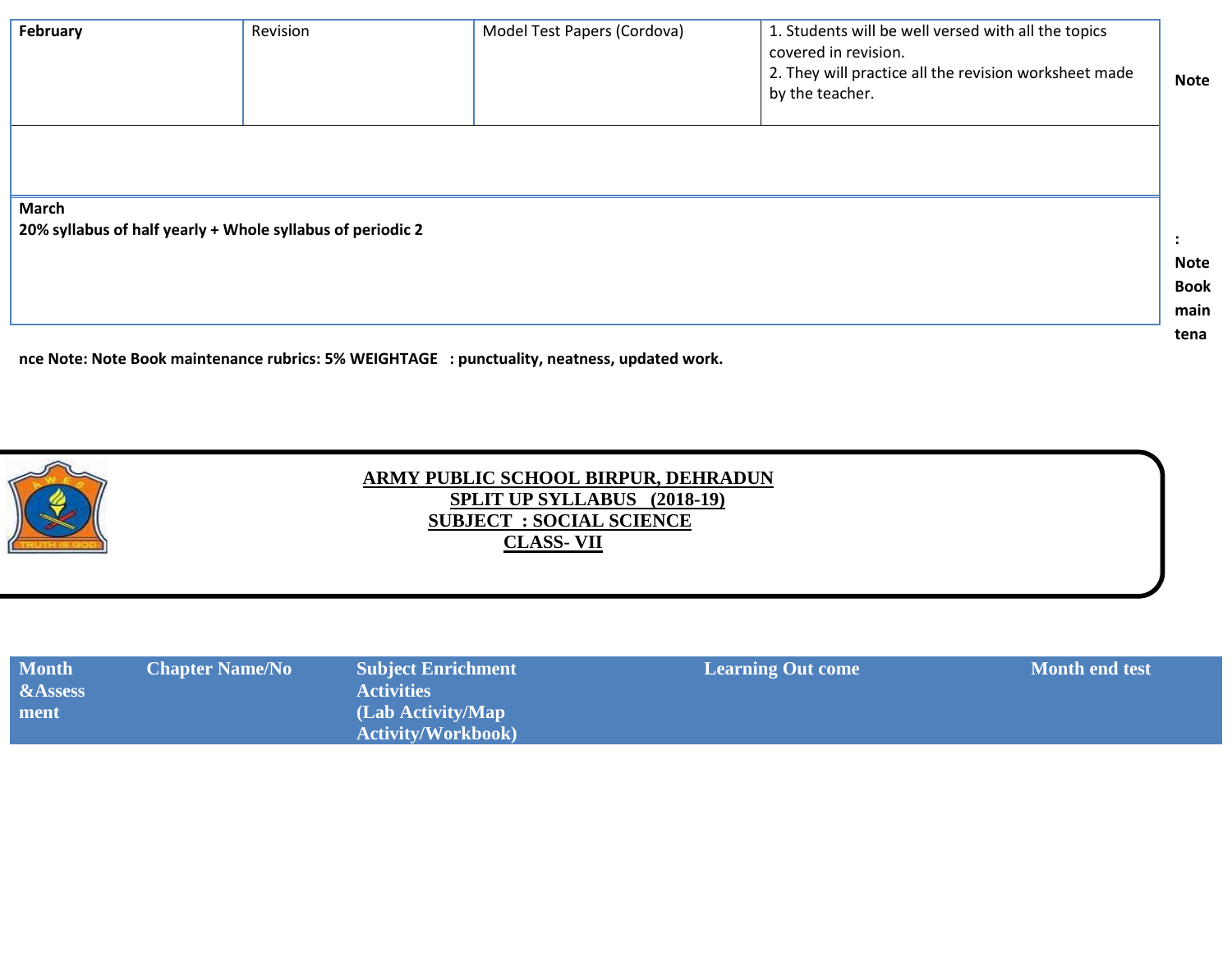| <b>April</b><br><b>PERIODIC1</b><br><b>Assessment</b> | <b>HISTORY:</b><br><b>CH1: Tracing changes</b><br>through a thousand of<br>years<br><b>GEOGRAPHY:</b><br>Ch1:Enviornment(proj<br>ect)<br><b>CH2: Inside our Earth</b><br><b>CIVICS:</b><br><b>CH1: On Equality</b>                                                                                                                                                            | <b>Glossary Of Each</b><br>➤<br><b>Chapter</b><br><b>Diagrams</b><br><b>Flow Chart</b><br><b>Current News.</b><br>His: ch1Activity (pg-<br>14)<br>Geo:Activitych1 (pg-<br>➤<br>6<br>Geo:Activitych2 (pg-<br>➤<br><b>10)</b><br><b>Civics</b><br>≻<br>: $\text{ActivityCh1}(pg-11)$                                                                                                                                               | <b>HISTORY:</b><br>$\triangleright$ They will come to know about sub-continent<br>and its regions with a map.<br><b>GEOGRAPHY:</b><br>$\triangleright$ Students will know what is inside the<br>earth<br>and how it keeps changing form.<br><b>CIVICS:</b><br>$\triangleright$ Understanding the concept and importance<br>of of equality in society. | <b>HISTORY:</b><br><b>CH1: Tracing changes</b><br>through a thousand of<br>years<br><b>GEOGRAPHY:</b><br><b>CH2: Inside our Earth</b>          |
|-------------------------------------------------------|-------------------------------------------------------------------------------------------------------------------------------------------------------------------------------------------------------------------------------------------------------------------------------------------------------------------------------------------------------------------------------|----------------------------------------------------------------------------------------------------------------------------------------------------------------------------------------------------------------------------------------------------------------------------------------------------------------------------------------------------------------------------------------------------------------------------------|-------------------------------------------------------------------------------------------------------------------------------------------------------------------------------------------------------------------------------------------------------------------------------------------------------------------------------------------------------|------------------------------------------------------------------------------------------------------------------------------------------------|
| <b>May</b>                                            | <b>HISTORY:</b><br><b>CH2:New Kings And</b><br><b>Kingdoms</b><br><b>Ch5:Rulers and</b><br><b>Buildings(Project)</b><br><b>GEOGRAPHY:</b><br><b>Ch3:Our changing</b><br><b>Earth</b><br>Ch4:Air<br><b>CIVICS:</b><br><b>CH2:Role of the</b><br>government in<br>health(Project)<br><b>CH3:How the state</b><br>government works<br><b>CH4:Growing up as</b><br>boys and girls | $\triangleright$ Glossary Of Each<br><b>Chapter</b><br>$\triangleright$ His: Activity ch2(pg-16)<br>His: Activity $ch5(pg-74)$<br>➤<br>Geo: Activity ch3(pg-18)<br><b>Diagrams</b><br><b>Flow Chart</b><br>➤<br><b>Current News</b><br>➤<br>Geo:Activitych4 (pg-23)<br>Civics : Activity Ch <sub>2</sub> (pg-<br>25)<br>$\triangleright$ Civics : Activity Ch3 (pg-<br>39)<br>$\triangleright$ Civics : Activity Ch4 (pg-<br>53) | <b>HISTORY:</b><br>$\triangleright$ Students will learn the sense of responsibility.<br><b>GEOGRAPHY:</b><br>Student will know why and how our planet<br>earth undergoes changes.<br>Students will understand composition of air.<br><b>CIVICS:</b><br>Student will come to know about the<br>➤<br>working and functioning of state<br>government.    | <b>HISTORY:</b><br><b>CH2:New Kings And</b><br><b>Kingdoms</b><br><b>GEOGRAPHY:</b><br><b>Ch3:Our changing</b><br>Earth                        |
| July                                                  | <b>HISTORY:</b><br><b>CH3: The Delhi</b><br><b>Sultanate (AD 1206-</b><br>1526)<br><b>Ch:4The Mughal</b><br><b>Empire Ch9: The</b><br><b>Making of Regional</b><br><b>Cultures</b><br><b>GEOGRAPHY:</b><br><b>Ch:5 Water</b>                                                                                                                                                  | <b>GLOSSARY</b><br>$\blacktriangleright$<br><b>WORKSHEETS</b><br><b>MAPS</b><br>➤<br><b>DIAGRAMS</b><br>$\triangleright$ Hist: Activity ch3(pg-43)<br>$\triangleright$ His: Activity ch4(pg-57)<br>$\triangleright$ Geo : Activitych 5 (pg-36)                                                                                                                                                                                   | <b>HISTORY:</b><br>Students will come to know about the<br>various rulers of the Delhi sultanate<br>Students will come to know about the<br>➤<br>relations with other rulers, administration<br>and the court<br><b>GEOGRAPHY:</b><br>$\triangleright$ Students will come to know the importance of<br>water                                          | <b>HISTORY:</b><br><b>CH3: The Delhi</b><br><b>Sultanate</b> (AD 1206-1526)<br><b>CIVICS:</b><br><b>CH3: How the state</b><br>government works |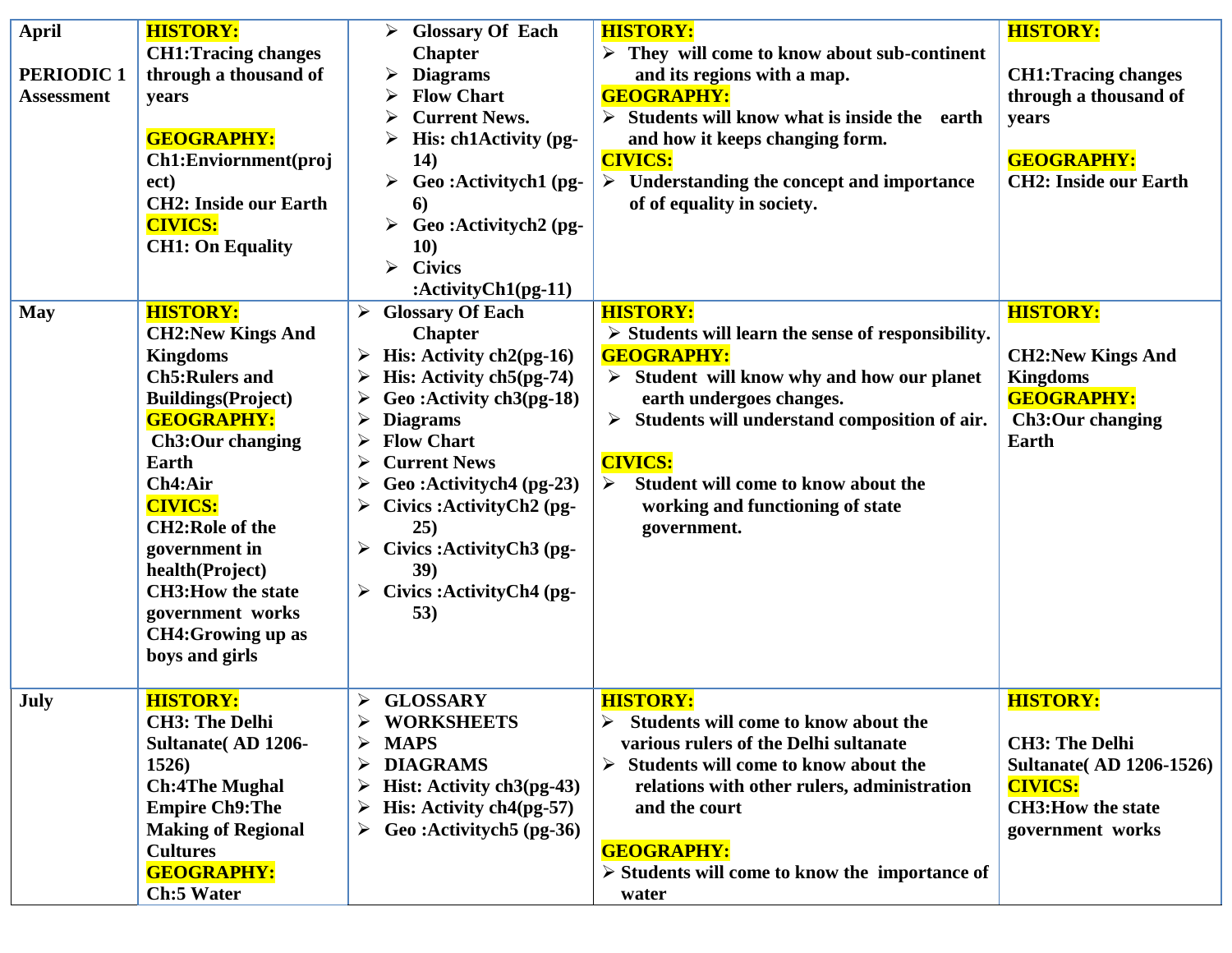|                                           |                                                                                                                                                                                                                                                                                                                           | July PA-I(Class –VII) HISTORY: CH:1,2, GEOGRAPHY: CH:2 CIVICS: CH:1                                                                                                                                                                                    |                                                                                                                                                                                                                                                                                                                                         |                                                                                                                                                 |
|-------------------------------------------|---------------------------------------------------------------------------------------------------------------------------------------------------------------------------------------------------------------------------------------------------------------------------------------------------------------------------|--------------------------------------------------------------------------------------------------------------------------------------------------------------------------------------------------------------------------------------------------------|-----------------------------------------------------------------------------------------------------------------------------------------------------------------------------------------------------------------------------------------------------------------------------------------------------------------------------------------|-------------------------------------------------------------------------------------------------------------------------------------------------|
| <b>August</b><br>PD <sub>2</sub>          | <b>HISTORY:</b><br><b>Ch6:Town Trade and</b><br>craftspeople<br><b>Ch7:tribes, Nomads</b><br>and settled<br>communities<br><b>CIVICS:</b><br><b>Ch5: Women change</b><br>the world                                                                                                                                        | $\triangleright$ His: Activity ch6(pg-88)<br>$\triangleright$ His: Activity ch7(pg-92)<br><b>GLOSSARY</b><br>➤<br><b>WORKSHEETS</b><br>➤<br><b>MAPS</b><br><b>DIAGRAMS</b><br><b>CURRENT NEWS</b><br>➤<br>Civics: Activity Ch <sub>5</sub> (pg-<br>63) | <b>HISTORY:</b><br><b>Students will know about Varieties of urban</b><br>centres-courts, pilgrimage centres, ports and<br>trading towns.<br>Students able to know about tribal people and<br>non tribal people.<br><b>CIVICS:</b><br>$\triangleright$ How gender inequality came to being, its<br>causes, effects and remedies.         | <b>HISTORY:</b><br><b>Ch6: Town Trade and</b><br>craftspeople<br><b>CIVICS:</b><br>Ch5: Women change the<br>world                               |
| September<br><b>Half yearly September</b> | <b>HISTORY:</b><br><b>CH8: Devotional Paths</b><br>to the Divine<br><b>CH9: The making of</b><br>regional<br>cultures(project)                                                                                                                                                                                            | $\triangleright$ GLOSSARY<br><b>WORKSHEETS</b><br><b>MAPS</b><br><b>DIAGRAMS</b><br>His: Activity ch8(pg-<br>$\blacktriangleright$<br>107)<br>$\triangleright$ His: Activity ch9(pg-<br><b>126</b> )                                                   | <b>HISTORY:.</b><br><b>Students will know about the two movements</b><br>➤<br>stared to bring about in the situations. (The<br><b>Bhakti Movements &amp; Sufi Movements)</b>                                                                                                                                                            | <b>HISTORY:</b><br><b>CH8: Devotional Paths to</b><br>the Divine<br><b>Revision for half yearly</b>                                             |
| <b>October</b>                            | <b>HISTORY:</b> Ch:3,4 ,6 GEOGRAPHY: Ch:3,5 CIVICS: CH5,3<br><b>HISTORY:</b><br>Ch10:18 <sup>th</sup> century<br>political formations<br><b>GEOGRAPHY:</b><br><b>Ch6:Natural</b><br><b>Vegetation And</b><br>Wildlife.<br><b>Ch7:The Human</b><br><b>Environment-</b><br><b>Settlement, Transport</b><br>& Communications | <b>GLOSSARY</b><br><b>WORKSHEETS</b><br>➤<br><b>MAPS</b><br><b>DIAGRAMS</b><br>➤<br><b>CURRENT NEWS</b><br>His: Activity ch10(pg-<br>➤<br><b>152</b> )<br>$\triangleright$ Geo : Activity ch6 (pg-<br>45)<br>Geo:Activitych7 (pg-<br>➤<br>52)          | <b>CIVICS:</b> Ch3 and GEOGRAPHY: Ch3[1 <sup>st</sup> periodical]<br><b>HISTORY:</b><br>The causes of the decline of the Mughals.<br><b>GEOGRAPHY:</b><br>Various forms of natural vegetation and<br>animal life in different parts of the earth.<br>The need of settlements and communication<br>for the development of the community. | <b>HISTORY:</b><br>Ch10:18 <sup>th</sup> century<br>political formations<br><b>GEOGRAPHY:</b><br><b>Ch6:Natural Vegetation</b><br>And Wildlife. |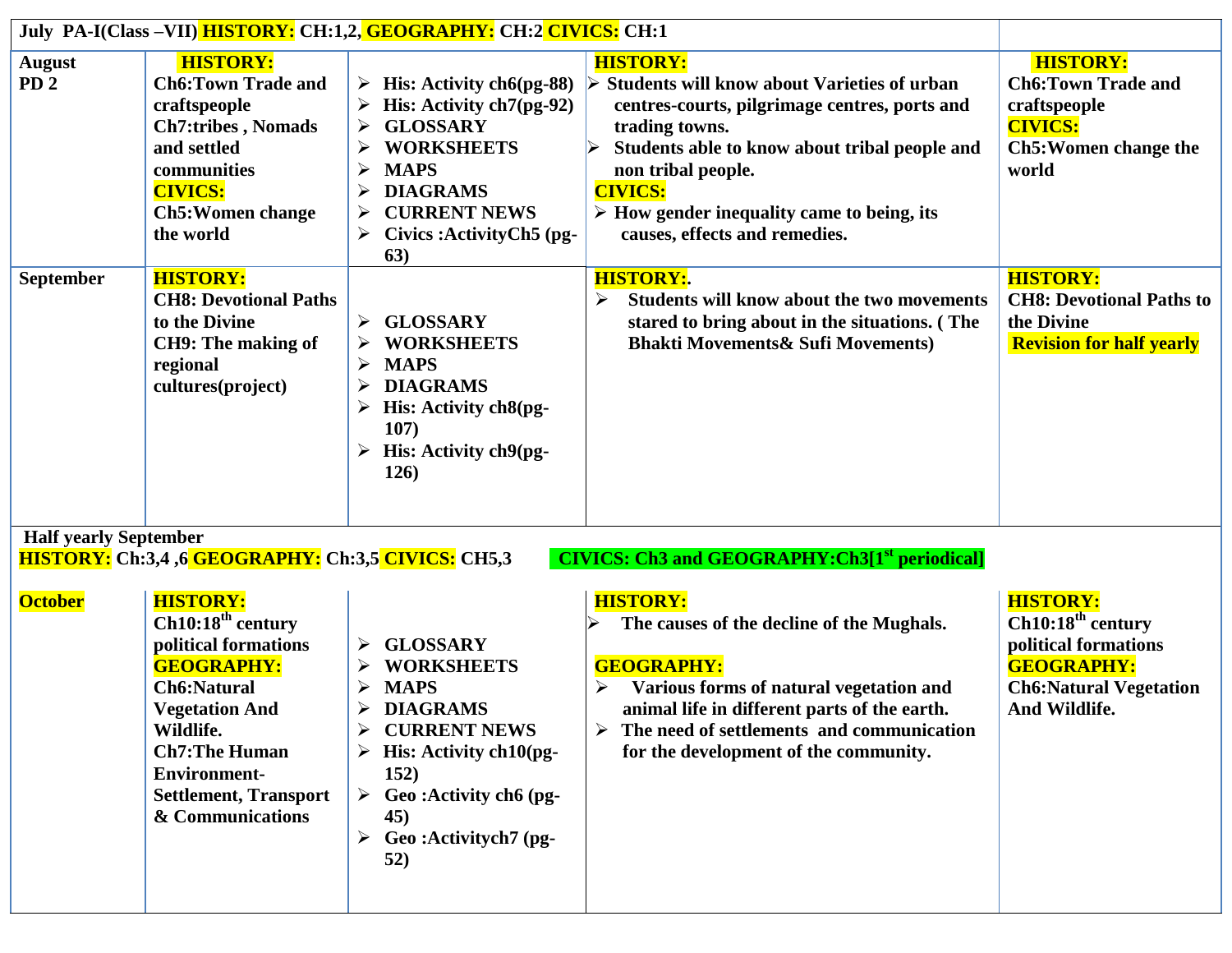| <b>November</b>     | <b>GEOGRAPHY:</b><br>Ch8:Human<br>environment<br>interactions: The<br><b>Tropical And Sub-</b><br><b>Tropical Regions</b><br><b>Ch9:Life In The</b><br><b>Temperate Grasslands</b><br><b>CIVICS:</b><br><b>Ch 6: Understanding</b><br><b>Media</b><br><b>Ch7: Understanding</b><br><b>Advertisement &amp;</b><br><b>Media</b> | <b>GLOSSARY</b><br>➤<br><b>MAPS</b><br>≻<br><b>DIAGRAMS</b><br>≻<br><b>CURRENT NEWS</b><br>⋗<br>Geo:Activitych8 (pg-<br>60)<br>Geo:Activitych9 (pg-<br>≻<br>68)<br>Civics: Activity Ch <sub>6</sub> (pg-<br>$\blacktriangleright$<br>71&72)<br>Civics: ActivityCh7 (pg-<br>81) | <b>GEOGRAPHY:</b><br>About the regions paired into smaller looking<br>geographical terms like rivers, basins etc.<br>About two regions which sound similar as the<br>grassland in North America and those in<br><b>South America.</b><br><b>CIVICS</b><br>$\triangleright$ The role of media providing information,<br>forum for discussion & relation between<br>government and information<br>$\triangleright$ Students able to learn the concept of<br>marketing: | <b>GEOGRAPHY:</b><br>Ch8:Human<br>environment interactions<br>:The Tropical And Sub-<br><b>Tropical Regions</b><br><b>Ch9:Life In The</b><br><b>Temperate Grasslands</b><br><b>CIVICS:</b><br><b>Ch 6: Understanding</b><br><b>Media</b><br><b>Ch7: Understanding</b><br><b>Advertisement &amp;Media</b> |
|---------------------|-------------------------------------------------------------------------------------------------------------------------------------------------------------------------------------------------------------------------------------------------------------------------------------------------------------------------------|--------------------------------------------------------------------------------------------------------------------------------------------------------------------------------------------------------------------------------------------------------------------------------|----------------------------------------------------------------------------------------------------------------------------------------------------------------------------------------------------------------------------------------------------------------------------------------------------------------------------------------------------------------------------------------------------------------------------------------------------------------------|----------------------------------------------------------------------------------------------------------------------------------------------------------------------------------------------------------------------------------------------------------------------------------------------------------|
| <b>December</b>     | <b>CIVICS:</b><br><b>Ch8: Market Around</b><br>us.<br>Ch9:A shirt in the<br><b>Market (Project)</b>                                                                                                                                                                                                                           | <b>Educational Trip to</b><br>➤<br><b>Market (Mall)</b><br>$\blacktriangleright$<br><b>Civics: Activity</b><br>$(pg-113)$                                                                                                                                                      | <b>CIVICS:</b><br>Students will able to understand different types<br>of markets.                                                                                                                                                                                                                                                                                                                                                                                    | <b>CIVICS:</b><br><b>Ch8: Market Around us</b>                                                                                                                                                                                                                                                           |
| PA-2 (VII) December | HISTORY: 7,8 GEOGRAPHY: Ch:6,7 CIVICS: Ch:6,7                                                                                                                                                                                                                                                                                 |                                                                                                                                                                                                                                                                                |                                                                                                                                                                                                                                                                                                                                                                                                                                                                      |                                                                                                                                                                                                                                                                                                          |
| <b>January</b>      | <b>GEOGRAPHY:</b><br><b>Ch10:Life In The</b><br><b>Deserts</b><br><b>CIVICS:</b><br>Ch10: struggles for<br>equality                                                                                                                                                                                                           | <b>CONCEPT MAP</b><br>➤<br><b>MAPS</b><br>Geo:Activitych10<br>$(pg-77)$<br><b>Civics:ActivityCh10</b><br>$(pg-119)$                                                                                                                                                            | <b>GEOGRAPHY:</b><br>Some of the dry or arid regions of the world.<br>Low availability of water and less density of<br>population.<br><b>CIVICS:</b><br>$\triangleright$ Students will able to know the concept of<br>equality.                                                                                                                                                                                                                                      | <b>GEOGRAPHY:</b><br><b>Ch10:Life In The Deserts</b><br><b>CIVICS:</b><br>Ch10: struggles for<br>equality                                                                                                                                                                                                |
|                     |                                                                                                                                                                                                                                                                                                                               |                                                                                                                                                                                                                                                                                |                                                                                                                                                                                                                                                                                                                                                                                                                                                                      |                                                                                                                                                                                                                                                                                                          |
| February            |                                                                                                                                                                                                                                                                                                                               |                                                                                                                                                                                                                                                                                |                                                                                                                                                                                                                                                                                                                                                                                                                                                                      | <b>WORKSHEETS</b><br><b>MAPS</b><br><b>DIAGRAMS</b><br><b>REVISION</b>                                                                                                                                                                                                                                   |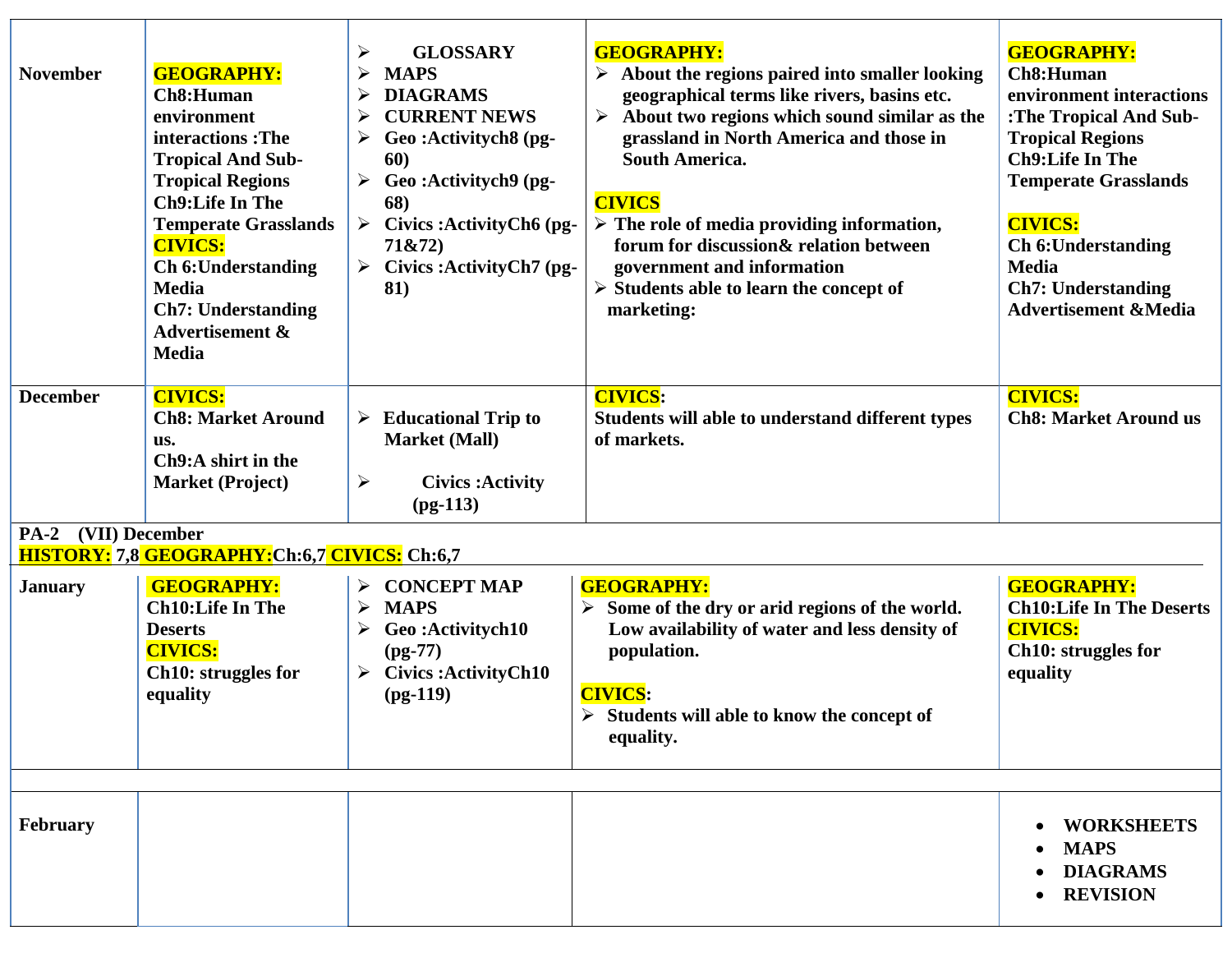| March:    | TERM FIRST HISTORY: Ch3,4,7GEOGRAPHY:Ch:5,6 CIVICS: Ch:6,7<br>TERM second: HISTORY: Ch10, GEOGRAPHY:Ch:8,9,10, CIVICS: Ch:10 |
|-----------|------------------------------------------------------------------------------------------------------------------------------|
|           |                                                                                                                              |
|           |                                                                                                                              |
|           |                                                                                                                              |
|           |                                                                                                                              |
|           |                                                                                                                              |
|           |                                                                                                                              |
|           |                                                                                                                              |
| $\bullet$ |                                                                                                                              |
|           |                                                                                                                              |
|           |                                                                                                                              |
|           |                                                                                                                              |
|           |                                                                                                                              |
|           |                                                                                                                              |
|           |                                                                                                                              |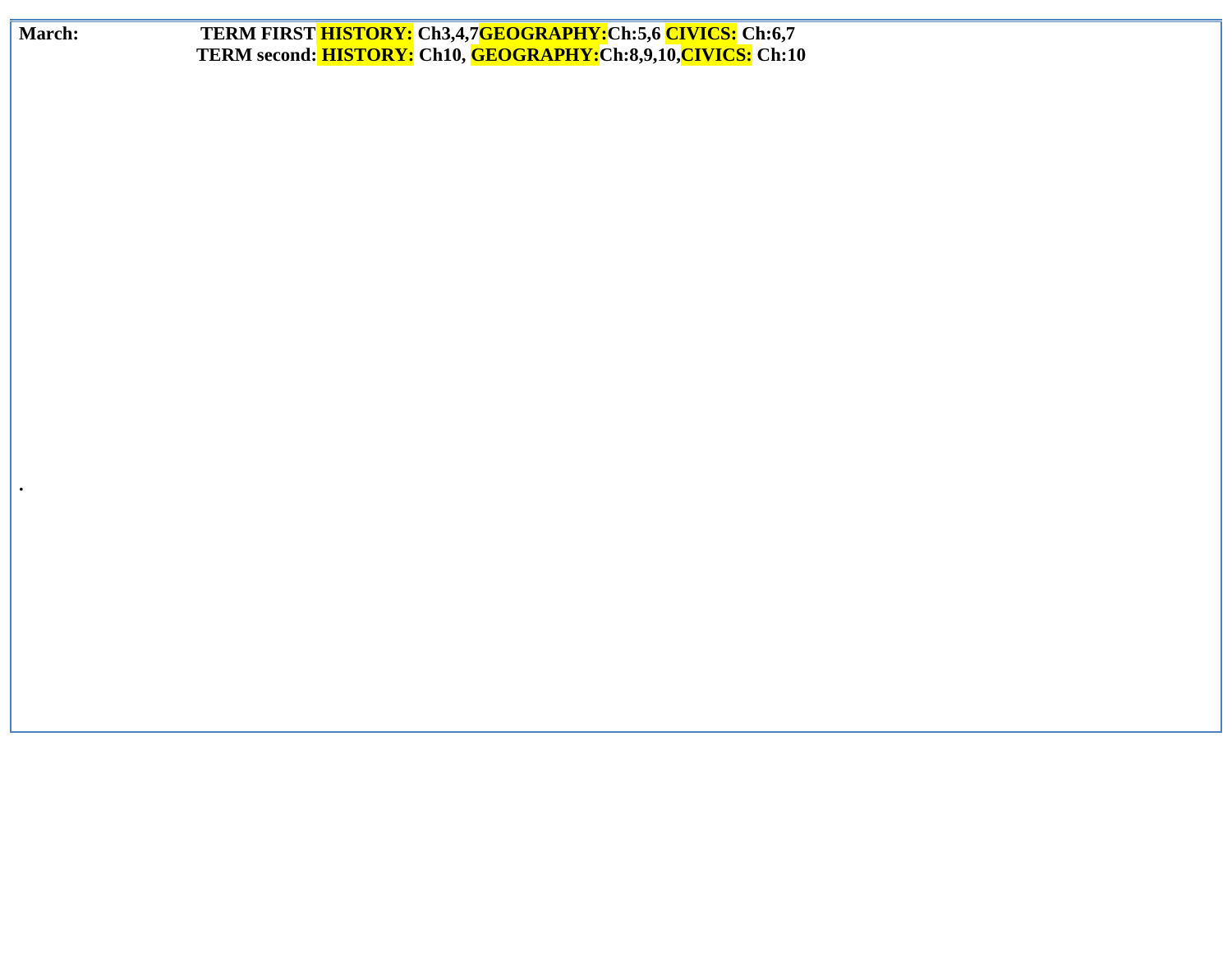|                  | <b>ARMY PUBLIC SCHOOL, BIRPUR</b>                                                                                             |                                             |                                                                                           |  |  |  |
|------------------|-------------------------------------------------------------------------------------------------------------------------------|---------------------------------------------|-------------------------------------------------------------------------------------------|--|--|--|
|                  | <b>SESSION: 2018-19</b><br><b>SYLLABUS BIFURCATION</b>                                                                        |                                             |                                                                                           |  |  |  |
|                  |                                                                                                                               |                                             |                                                                                           |  |  |  |
|                  |                                                                                                                               | <b>SUBJECT: MATHEMATICS</b>                 |                                                                                           |  |  |  |
|                  |                                                                                                                               | <b>CLASS: VII</b>                           |                                                                                           |  |  |  |
| <b>MONTH</b>     | <b>SUBJECT ENRICHMENT</b><br><b>LEARNING OUTCOMES</b><br><b>CHAPTER NAME &amp; NO.</b><br><b>ACTIVITIES</b><br><b>LWIBAT-</b> |                                             |                                                                                           |  |  |  |
| <b>APRIL</b>     | <b>CH-1 INTEGERS</b>                                                                                                          |                                             | * represent integers on number<br>line, compare integers.                                 |  |  |  |
|                  | <b>CH-2 FRACTIONS &amp; DECIMALS</b>                                                                                          | <b>LAB ACTIVITY</b>                         | * perform fundamental operations<br>on fractions & decimals.                              |  |  |  |
|                  | CH-14 SYMMETRY                                                                                                                |                                             | * draw lines of symmetry of any<br>given image.                                           |  |  |  |
| <b>MAY</b>       | <b>CH-3 DATA HANDLING</b>                                                                                                     | <b>INTERDISCIPLINARY PROJECT</b>            | * collect & organise data, draw bar<br>graph.                                             |  |  |  |
|                  | <b>CH-4 SIMPLE EQUATIONS</b>                                                                                                  |                                             | * solve & form linear equation.                                                           |  |  |  |
| <b>JULY</b>      | <b>CH-9 RATIONAL NUMBERS</b>                                                                                                  |                                             | * find equivalent rational numbers,<br>compare rational numbers.                          |  |  |  |
|                  | <b>CH-5 LINES &amp; ANGLES</b>                                                                                                | <b>LAB ACTIVITY</b>                         | * identify different pairs of angles<br>formed by intersecting lines &<br>parallel lines. |  |  |  |
|                  | PERIODIC TEST [JULY] - (CHAPTERS - 1, 2, 3, 4 & 14)                                                                           |                                             |                                                                                           |  |  |  |
| <b>AUGUST</b>    | <b>CH-6 THE TRIANGLE &amp; ITS PROPERTIES</b>                                                                                 |                                             | * use different properties of angles<br>of triangle to find unknown angles.               |  |  |  |
|                  | <b>CH-7 CONGRUENCE OF TRIANGLES</b>                                                                                           | <b>APPLICATION BASED</b><br><b>ACTIVITY</b> | * know all the criterion of<br>congruence of triangles.                                   |  |  |  |
|                  | <b>CH-10 PRACTICAL GEOMETRY</b>                                                                                               |                                             | * construct various types of<br>triangles using specific<br>measurements given.           |  |  |  |
| <b>SEPTEMBER</b> | <b>REVISION</b>                                                                                                               |                                             |                                                                                           |  |  |  |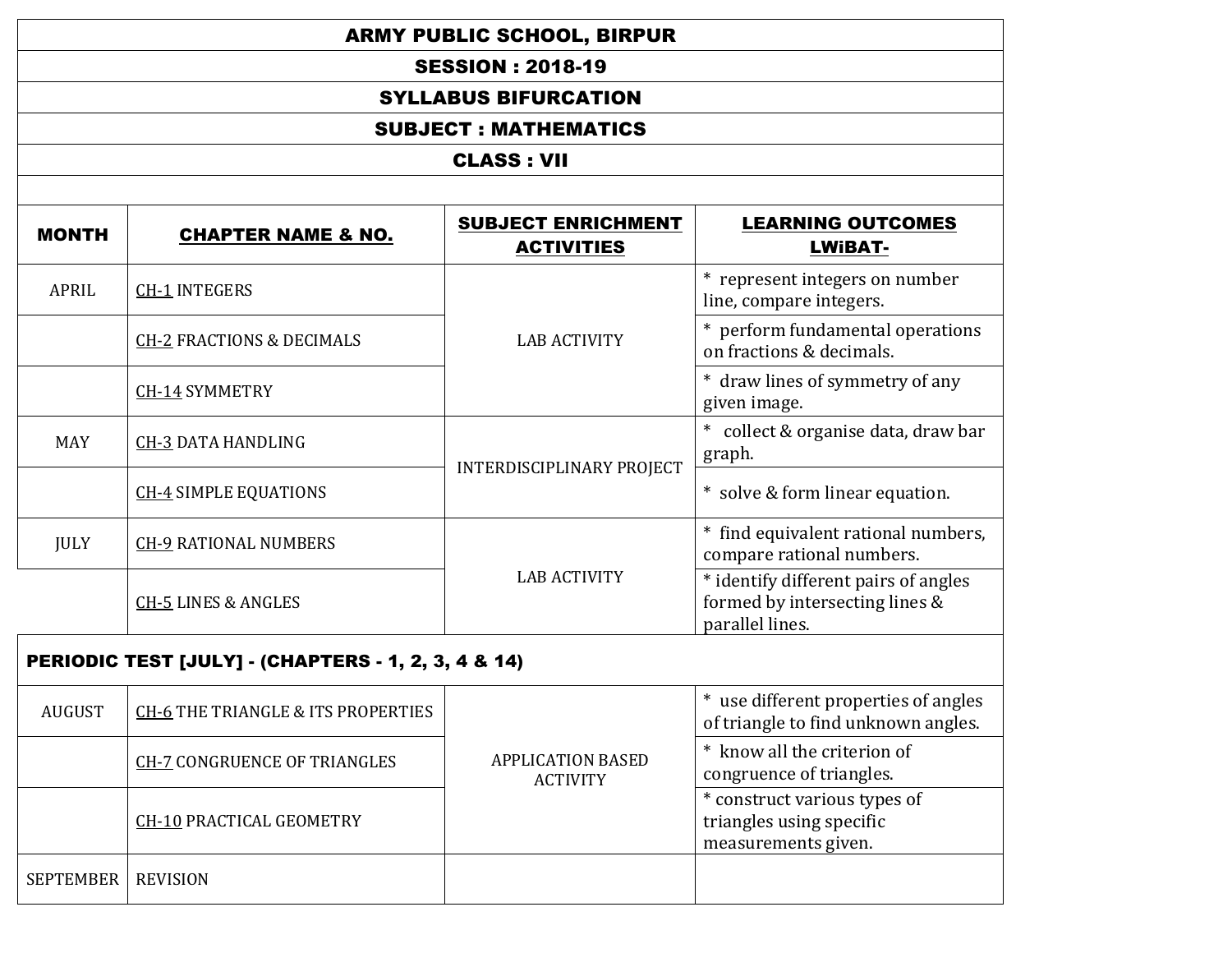| <b>TERM END EXAMINATION - (CHAPTERS - 1, 2, 3, 5, 6, 7, 9 &amp; 10)</b> |                                                        |                     |                                                                             |  |  |
|-------------------------------------------------------------------------|--------------------------------------------------------|---------------------|-----------------------------------------------------------------------------|--|--|
| <b>OCTOBER</b>                                                          | <b>CH-8 COMPARING QUANTITIES</b>                       |                     | * compare ratios & check if the<br>given ratios are in proportion.          |  |  |
|                                                                         | <b>CH-11 PERIMETER &amp; AREA</b>                      | <b>MATHS WALK</b>   | * find perimeter & area of squares<br>and rectangles.                       |  |  |
| NOVEMBER                                                                | <b>CH-12 ALGEBRAIC EXPRESSIONS</b>                     |                     | * add & subtract the given algebraic<br>expressions.                        |  |  |
| <b>DECEMBER</b>                                                         | <b>CH-13 EXPONENTS &amp; POWERS</b>                    | <b>BRAIN GAME</b>   | * apply the laws of exponents to<br>solve the given questions.              |  |  |
|                                                                         | PERIODIC TEST [DECEMBER] - (CHAPTERS - 8, 11, 12 & 13) |                     |                                                                             |  |  |
| <b>JANUARY</b>                                                          | <b>CH-15 VISUALISING SOLID SHAPES</b>                  | <b>LAB ACTIVITY</b> | * know the number of faces,<br>vertices & edges in various solid<br>shapes. |  |  |
| <b>FEBRUARY</b>                                                         | <b>REVISION</b>                                        |                     |                                                                             |  |  |
| ANNUAL EXAMINATION - (CHAPTERS - 1, 3, 4, 5, 6, 8, 11, 12, 13, 14 & 15) |                                                        |                     |                                                                             |  |  |

### **ARMY PUBLIC SCHOOL BIRPUR Syllabus 2018-19**

## **Class: VII Subject: Computer**

| <b>Month</b><br>&Assessment | <b>Chapter Name/No</b>              | <b>Subject Enrichment Activities</b><br>(Lab Activity/Map Activity/Workbook) | <b>Learning Out come</b>                                                                                                                                          |
|-----------------------------|-------------------------------------|------------------------------------------------------------------------------|-------------------------------------------------------------------------------------------------------------------------------------------------------------------|
| April                       | <b>Chapter 1: Computer Software</b> |                                                                              | Lerner will be able tell about the classification<br>of computers software.<br>They will know about types of software and<br>specific purpose computers software. |
| May                         | <b>Chapter 2: Number System</b>     |                                                                              | Lerner willconversion to and from other                                                                                                                           |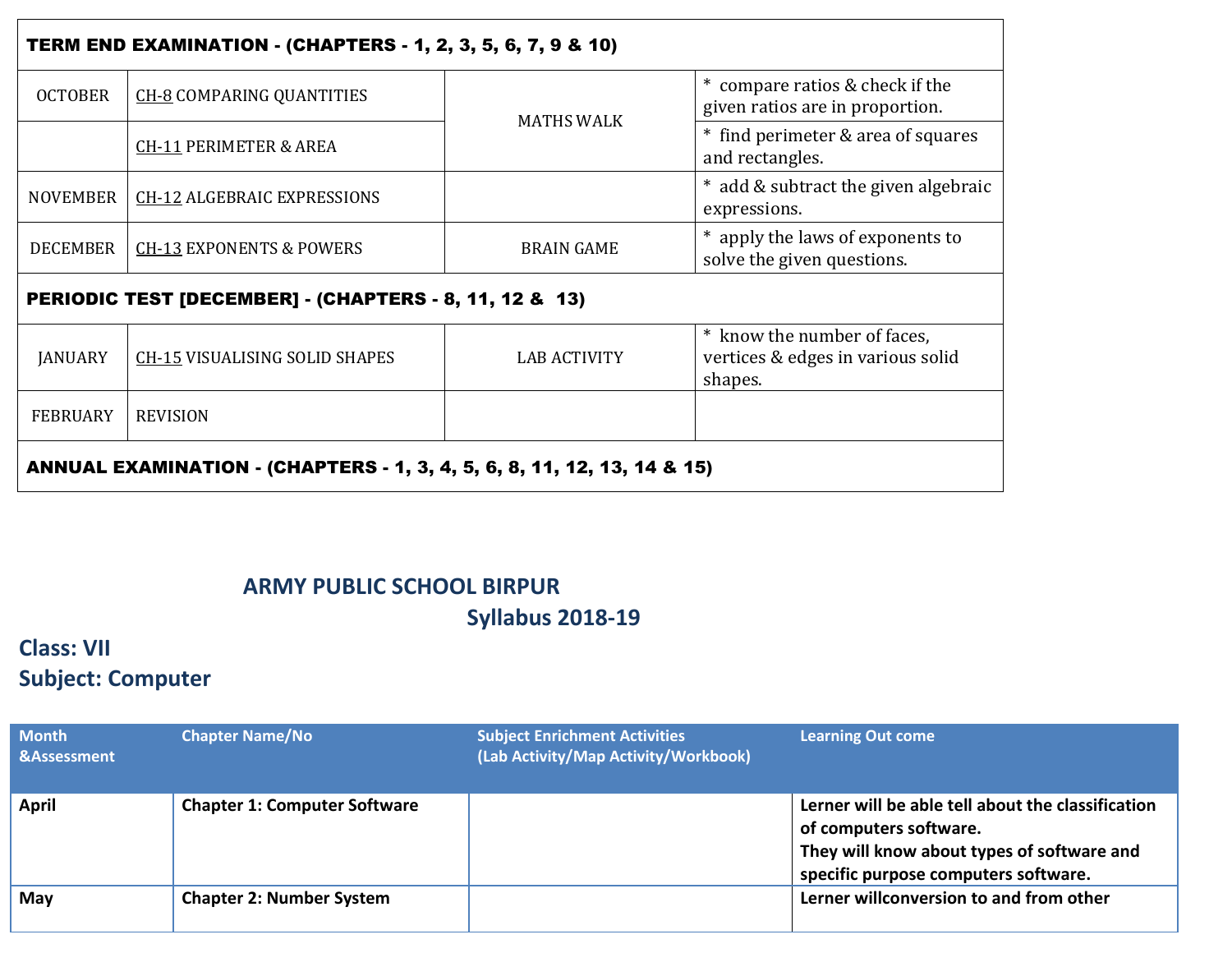|                           |                                                           |                                                                 | <b>Number systems</b>                                                                                                                                            |
|---------------------------|-----------------------------------------------------------|-----------------------------------------------------------------|------------------------------------------------------------------------------------------------------------------------------------------------------------------|
|                           |                                                           |                                                                 |                                                                                                                                                                  |
| PT-I: Chapter 1,2         |                                                           |                                                                 |                                                                                                                                                                  |
| July                      | <b>Chapter 3: Advanced Features in</b><br><b>MS Excel</b> | <b>Practical: formula and function, Editing</b><br>create table | Students will be able to tell about the cell and<br>range references, mathematical operators used<br>in Numeric Formulas, Autosum feature.                       |
| <b>August</b>             | <b>Chapter 4: Chart in MS Excel</b>                       | <b>Practical: Text/Number/Border</b><br>formatting in MS Excel  | Students will learn to edit the cell contents,<br>modifying cell contents, orientation of text,<br>text formatting, number formatting, and<br>border formatting. |
| September                 | <b>Chapter 5: Introduction to HTML</b>                    | <b>Practical: Step for Creating webpages.</b>                   | Students will learn about the HTML tags,<br>elements, attributes.<br>The structure of an HTML document.<br>Body elements.                                        |
| <b>HY: Chapter: 3,4,5</b> |                                                           |                                                                 |                                                                                                                                                                  |
| October                   | <b>Chapter 6 More on HTML</b>                             | <b>Practical: Creating and saving web</b><br>pages.             | Students will learn about the HTML tags,<br>elements, attributes.<br>The structure of an HTML document.<br>Body elements.                                        |
| <b>November</b>           | <b>Chapter 7: Graphics, Links &amp; Table</b><br>in HTML  | Practical: Creating& Editing webpages.                          | The structure of an HTML document.<br><b>Creating &amp; Editing webpages.</b>                                                                                    |
| PT-II: Chapter: 7,8       |                                                           |                                                                 |                                                                                                                                                                  |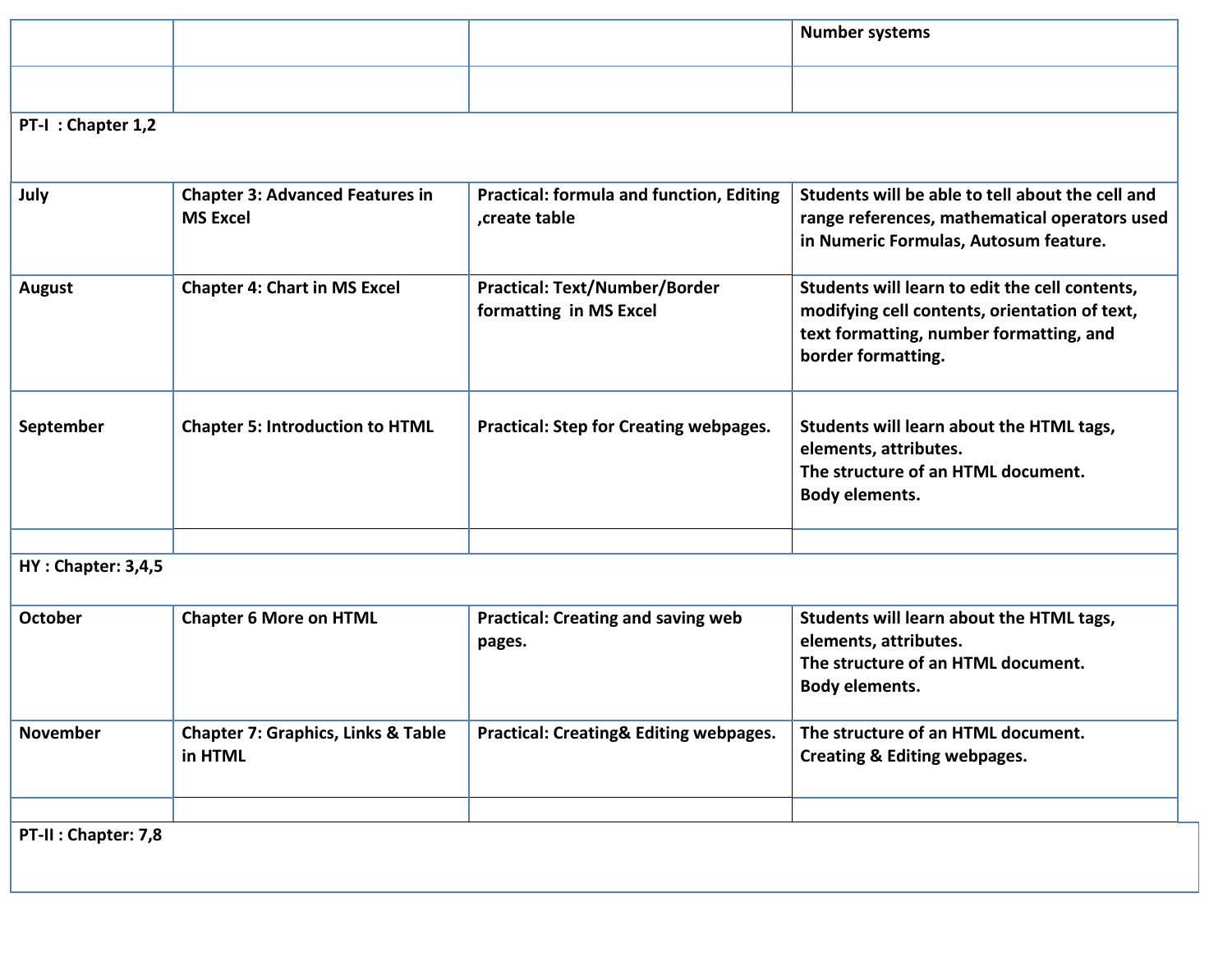| <b>December</b>           | <b>Chapter 8: Introduction to MS</b><br><b>Access</b> | <b>Practical: Starting Access</b>                               | Students will learn about Component of M S<br><b>Access</b>                                       |  |  |  |
|---------------------------|-------------------------------------------------------|-----------------------------------------------------------------|---------------------------------------------------------------------------------------------------|--|--|--|
| January                   | <b>Chapter 9 : Service of Internet</b>                | <b>Practical: Downloading, social</b><br><b>Networking Site</b> | Students will be able to tell about the various<br>social networking sites and how they are used. |  |  |  |
| February                  | <b>Chapter 10: Computer Network</b>                   | <b>Practical: Types of Net work</b>                             | Students will be able to tell about Net work                                                      |  |  |  |
| $FY-II : Chapter: 8,9,10$ |                                                       |                                                                 |                                                                                                   |  |  |  |

#### **ARMY PUBLIC SCHOOL BIRPUR Syllabus 2018-19**

### **Class: VII Subject: Science**

| <b>Month</b> | <b>Chapter Name/no</b>              | Subject enrichment activities(lab Activity/Map<br><b>Activity/Workbook)</b> | <b>Learning Outcome</b>                        |  |
|--------------|-------------------------------------|-----------------------------------------------------------------------------|------------------------------------------------|--|
| April        | L-1Nutrition In Plants              | *Test of starch.                                                            | *Understanding the different mode of nutrition |  |
|              | L-2 Nutrition In Animals            | *Skit on digestive system of human beings.                                  | in plants.                                     |  |
|              |                                     |                                                                             | *Understanding the nutrition and steps of      |  |
|              |                                     |                                                                             | nutrition in animals.                          |  |
| May          | L-3Fibre to Fabric                  | *Make a report on processing of silk/ wool.                                 | *Understanding sources and production of wool  |  |
|              | L-4Heat                             | *Demonstration: Clinical and Laboratory                                     | and silk.                                      |  |
|              |                                     | Thermometer                                                                 | * Understanding the different modes of heat    |  |
|              |                                     |                                                                             | transfer.                                      |  |
| July         | L-5Acids, Bases and Salts           | *Demonstration: Test of acid and base.                                      | * Classify Acids, Bases and Salts.             |  |
|              | L-6 Physical and Chemical Changes   | *Demonstration: Physical(melting of ice) &                                  | *Identifying different types of changes.       |  |
|              |                                     | Chemical change(burning of paper).                                          |                                                |  |
| PA-I         | $L-1, 2, 3, 4, 5$                   |                                                                             |                                                |  |
|              |                                     |                                                                             |                                                |  |
| Aug          | L-7Weather, Climate and Adaptations | *Video: Adaptations of Animals to climate.                                  | * Understands the link between climate and     |  |
|              | of Animals to Climate               | *Demonstration: Wind wane and Anemometer.                                   | adaptations in animals.                        |  |
|              | L-8Wind, Storm and Cyclones         |                                                                             | *Understands the difference between wind,      |  |
|              |                                     |                                                                             | storm and cyclones.                            |  |
|              |                                     |                                                                             |                                                |  |
| Sept         | L-9 Soil                            | *Demonstration: Soil Profile                                                | *Understands soil profile.                     |  |
|              | L-10 Respiration in Organisms       | *Video on respiratory system of human beings.                               | *Classify aerobic and anaerobic respiration.   |  |